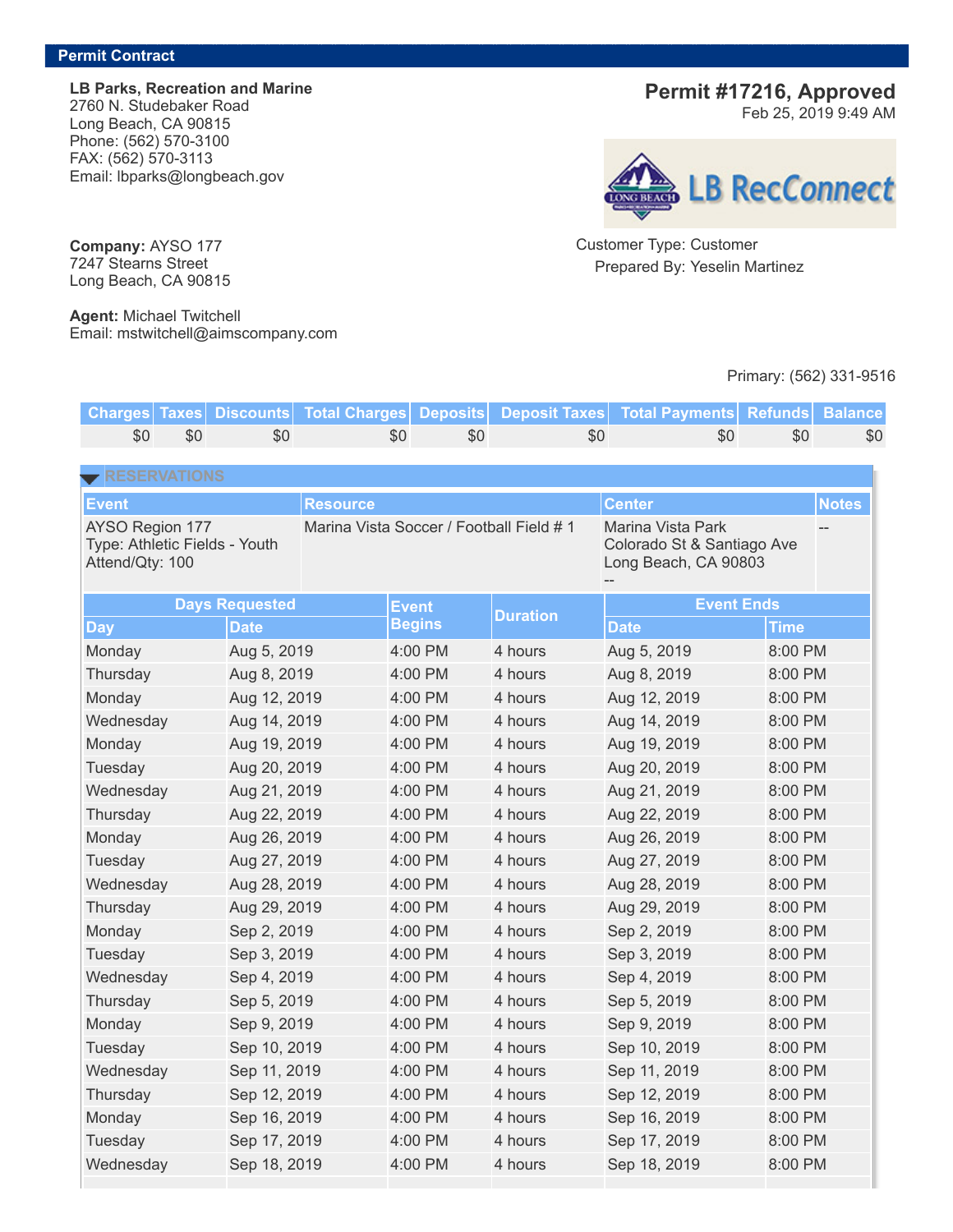| Thursday                                           | Sep 19, 2019 | $4:00$ PM | 4 hours | Sep 19, 2019 |  | 8:00 PM |
|----------------------------------------------------|--------------|-----------|---------|--------------|--|---------|
| Monday                                             | Sep 23, 2019 | $4:00$ PM | 4 hours | Sep 23, 2019 |  | 8:00 PM |
| Tuesday                                            | Sep 24, 2019 | $4:00$ PM | 4 hours | Sep 24, 2019 |  | 8:00 PM |
| Wednesday                                          | Sep 25, 2019 | $4:00$ PM | 4 hours | Sep 25, 2019 |  | 8:00 PM |
| Thursday                                           | Sep 26, 2019 | $4:00$ PM | 4 hours | Sep 26, 2019 |  | 8:00 PM |
| <b>Summary</b><br><b>Notes</b>                     |              |           |         |              |  |         |
| Total Number of Dates: 28<br>Total Time: 112 hours |              |           |         |              |  |         |

| <b>RESERVATIONS</b>                                                 |              |                 |                                         |                 |                                                                         |         |              |
|---------------------------------------------------------------------|--------------|-----------------|-----------------------------------------|-----------------|-------------------------------------------------------------------------|---------|--------------|
| <b>Event</b>                                                        |              | <b>Resource</b> |                                         |                 | <b>Center</b>                                                           |         | <b>Notes</b> |
| AYSO Region 177<br>Type: Athletic Fields - Youth<br>Attend/Qty: 100 |              |                 | Marina Vista Soccer / Football Field #2 |                 | Marina Vista Park<br>Colorado St & Santiago Ave<br>Long Beach, CA 90803 |         |              |
| <b>Days Requested</b>                                               |              |                 | <b>Event</b>                            | <b>Duration</b> | <b>Event Ends</b>                                                       |         |              |
| <b>Day</b>                                                          | <b>Date</b>  |                 | <b>Begins</b>                           |                 | <b>Date</b>                                                             | Time    |              |
| Monday                                                              | Aug 5, 2019  |                 | 4:00 PM                                 | 4 hours         | Aug 5, 2019                                                             | 8:00 PM |              |
| Thursday                                                            | Aug 8, 2019  |                 | 4:00 PM                                 | 4 hours         | Aug 8, 2019                                                             | 8:00 PM |              |
| Monday                                                              | Aug 12, 2019 |                 | 4:00 PM                                 | 4 hours         | Aug 12, 2019                                                            | 8:00 PM |              |
| Wednesday                                                           | Aug 14, 2019 |                 | 4:00 PM                                 | 4 hours         | Aug 14, 2019                                                            | 8:00 PM |              |
| Monday                                                              | Aug 19, 2019 |                 | 4:00 PM                                 | 4 hours         | Aug 19, 2019                                                            | 8:00 PM |              |
| Tuesday                                                             | Aug 20, 2019 |                 | 4:00 PM                                 | 4 hours         | Aug 20, 2019                                                            | 8:00 PM |              |
| Wednesday                                                           | Aug 21, 2019 |                 | 4:00 PM                                 | 4 hours         | Aug 21, 2019                                                            | 8:00 PM |              |
| Thursday                                                            | Aug 22, 2019 |                 | 4:00 PM                                 | 4 hours         | Aug 22, 2019                                                            | 8:00 PM |              |
| Monday                                                              | Aug 26, 2019 |                 | 4:00 PM                                 | 4 hours         | Aug 26, 2019                                                            | 8:00 PM |              |
| Tuesday                                                             | Aug 27, 2019 |                 | 4:00 PM                                 | 4 hours         | Aug 27, 2019                                                            | 8:00 PM |              |
| Wednesday                                                           | Aug 28, 2019 |                 | 4:00 PM                                 | 4 hours         | Aug 28, 2019                                                            | 8:00 PM |              |
| Thursday                                                            | Aug 29, 2019 |                 | 4:00 PM                                 | 4 hours         | Aug 29, 2019                                                            | 8:00 PM |              |
| Monday                                                              | Sep 2, 2019  |                 | 4:00 PM                                 | 4 hours         | Sep 2, 2019                                                             | 8:00 PM |              |
| Tuesday                                                             | Sep 3, 2019  |                 | 4:00 PM                                 | 4 hours         | Sep 3, 2019                                                             | 8:00 PM |              |
| Wednesday                                                           | Sep 4, 2019  |                 | 4:00 PM                                 | 4 hours         | Sep 4, 2019                                                             | 8:00 PM |              |
| Thursday                                                            | Sep 5, 2019  |                 | 4:00 PM                                 | 4 hours         | Sep 5, 2019                                                             | 8:00 PM |              |
| Monday                                                              | Sep 9, 2019  |                 | 4:00 PM                                 | 4 hours         | Sep 9, 2019                                                             | 8:00 PM |              |
| Tuesday                                                             | Sep 10, 2019 |                 | 4:00 PM                                 | 4 hours         | Sep 10, 2019                                                            | 8:00 PM |              |
| Wednesday                                                           | Sep 11, 2019 |                 | 4:00 PM                                 | 4 hours         | Sep 11, 2019                                                            | 8:00 PM |              |
| Thursday                                                            | Sep 12, 2019 |                 | 4:00 PM                                 | 4 hours         | Sep 12, 2019                                                            | 8:00 PM |              |
| Monday                                                              | Sep 16, 2019 |                 | 4:00 PM                                 | 4 hours         | Sep 16, 2019                                                            | 8:00 PM |              |
| Tuesday                                                             | Sep 17, 2019 |                 | 4:00 PM                                 | 4 hours         | Sep 17, 2019                                                            | 8:00 PM |              |
| Wednesday                                                           | Sep 18, 2019 |                 | 4:00 PM                                 | 4 hours         | Sep 18, 2019                                                            | 8:00 PM |              |
| Thursday                                                            | Sep 19, 2019 |                 | 4:00 PM                                 | 4 hours         | Sep 19, 2019                                                            | 8:00 PM |              |
| Monday                                                              | Sep 23, 2019 |                 | 4:00 PM                                 | 4 hours         | Sep 23, 2019                                                            | 8:00 PM |              |
| Tuesday                                                             | Sep 24, 2019 |                 | 4:00 PM                                 | 4 hours         | Sep 24, 2019                                                            | 8:00 PM |              |
| Wednesday                                                           | Sep 25, 2019 |                 | 4:00 PM                                 | 4 hours         | Sep 25, 2019                                                            | 8:00 PM |              |
| Thursday                                                            | Sep 26, 2019 |                 | 4:00 PM                                 | 4 hours         | Sep 26, 2019                                                            | 8:00 PM |              |
| <b>Summary</b>                                                      |              |                 |                                         |                 | <b>Notes</b>                                                            |         |              |
| <b>Total Number of Dates: 28</b><br>Total Time: 112 hours           |              |                 |                                         |                 |                                                                         |         |              |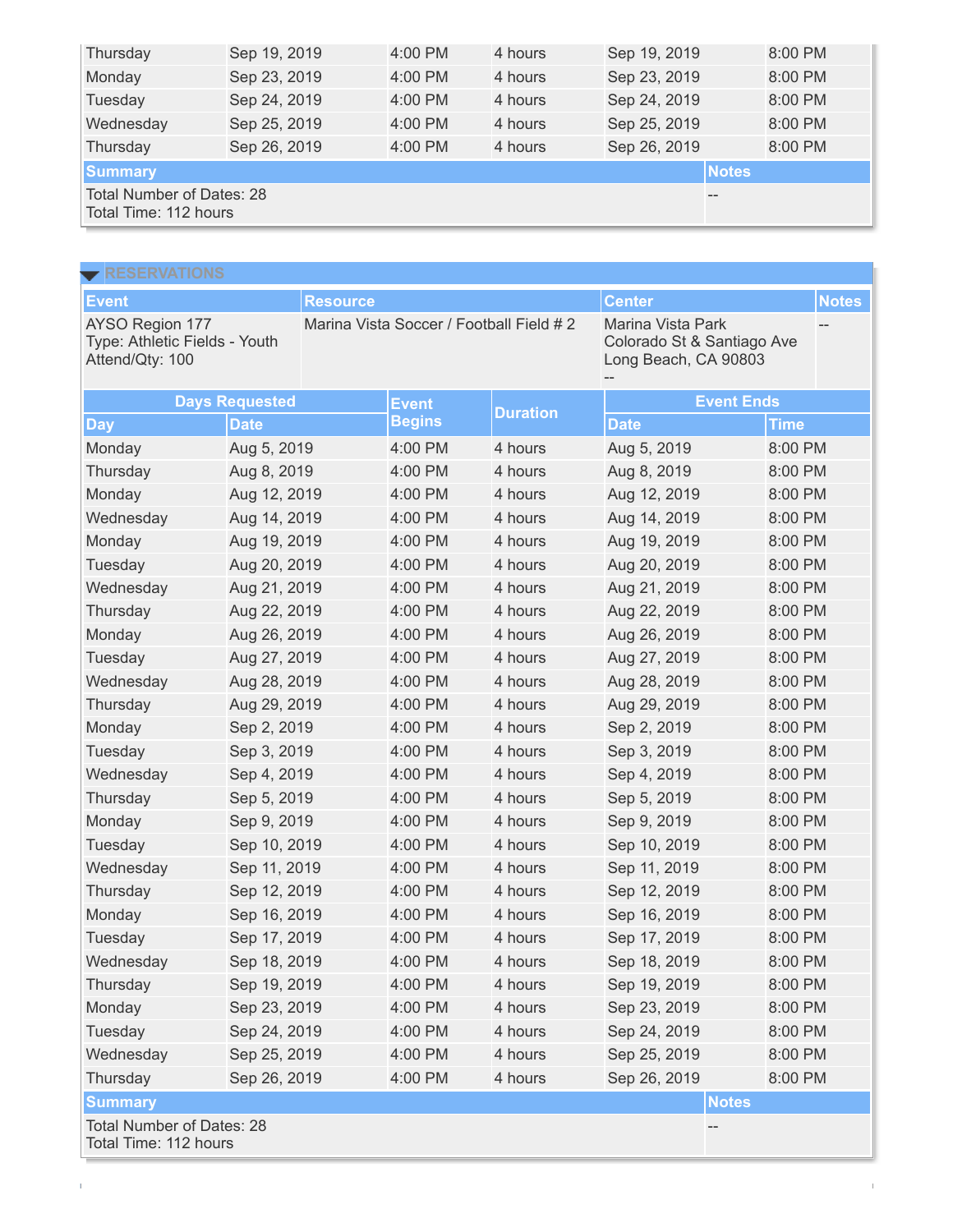| <b>EVERSERVATIONS</b>                                                      |                       | <b>Resource</b>                         |               |                                     | <b>Center</b>                                                           |             | <b>Notes</b> |
|----------------------------------------------------------------------------|-----------------------|-----------------------------------------|---------------|-------------------------------------|-------------------------------------------------------------------------|-------------|--------------|
| <b>AYSO Region 177</b><br>Type: Athletic Fields - Youth<br>Attend/Qty: 100 |                       | Marina Vista Soccer / Football Field #1 |               |                                     | Marina Vista Park<br>Colorado St & Santiago Ave<br>Long Beach, CA 90803 |             |              |
|                                                                            | <b>Days Requested</b> |                                         | <b>Event</b>  |                                     | <b>Event Ends</b>                                                       |             |              |
| <b>Day</b>                                                                 | <b>Date</b>           |                                         | <b>Begins</b> | <b>Duration</b>                     | <b>Date</b>                                                             | <b>Time</b> |              |
| Tuesday                                                                    | Oct 1, 2019           |                                         | 4:00 PM       | 1 <sup>1/2</sup> hours              | Oct 1, 2019                                                             | 5:30 PM     |              |
| Wednesday                                                                  | Oct 2, 2019           |                                         | 4:00 PM       | 11/ <sub>2</sub> hours              | Oct 2, 2019                                                             | 5:30 PM     |              |
| Thursday                                                                   | Oct 3, 2019           |                                         | 4:00 PM       | 1 <sup>1/2</sup> hours              | Oct 3, 2019                                                             | 5:30 PM     |              |
| Monday                                                                     | Oct 7, 2019           |                                         | 4:00 PM       | 1 <sup>1</sup> / <sub>2</sub> hours | Oct 7, 2019                                                             | 5:30 PM     |              |
| Tuesday                                                                    | Oct 8, 2019           |                                         | 4:00 PM       | 1 <sup>1/2</sup> hours              | Oct 8, 2019                                                             | 5:30 PM     |              |
| Wednesday                                                                  | Oct 9, 2019           |                                         | 4:00 PM       | 1 <sup>1</sup> / <sub>2</sub> hours | Oct 9, 2019                                                             | 5:30 PM     |              |
| Thursday                                                                   | Oct 10, 2019          |                                         | 4:00 PM       | 1 <sup>1/2</sup> hours              | Oct 10, 2019                                                            | 5:30 PM     |              |
| Monday                                                                     | Oct 14, 2019          |                                         | 4:00 PM       | 1 <sup>1</sup> / <sub>2</sub> hours | Oct 14, 2019                                                            | 5:30 PM     |              |
| Tuesday                                                                    | Oct 15, 2019          |                                         | 4:00 PM       | $1\frac{1}{2}$ hours                | Oct 15, 2019                                                            | 5:30 PM     |              |
| Wednesday                                                                  | Oct 16, 2019          |                                         | 4:00 PM       | 1 <sup>1</sup> / <sub>2</sub> hours | Oct 16, 2019                                                            | 5:30 PM     |              |
| Thursday                                                                   | Oct 17, 2019          |                                         | 4:00 PM       | 1 <sup>1/2</sup> hours              | Oct 17, 2019                                                            | 5:30 PM     |              |
| Monday                                                                     | Oct 21, 2019          |                                         | 4:00 PM       | 1 <sup>1</sup> / <sub>2</sub> hours | Oct 21, 2019                                                            | 5:30 PM     |              |
| Tuesday                                                                    | Oct 22, 2019          |                                         | 4:00 PM       | $1\frac{1}{2}$ hours                | Oct 22, 2019                                                            | 5:30 PM     |              |
| Wednesday                                                                  | Oct 23, 2019          |                                         | 4:00 PM       | 1 <sup>1</sup> / <sub>2</sub> hours | Oct 23, 2019                                                            | 5:30 PM     |              |
| Thursday                                                                   | Oct 24, 2019          |                                         | 4:00 PM       | 1 <sup>1/2</sup> hours              | Oct 24, 2019                                                            | 5:30 PM     |              |
| Monday                                                                     | Oct 28, 2019          |                                         | 4:00 PM       | 11/ <sub>2</sub> hours              | Oct 28, 2019                                                            | 5:30 PM     |              |
| Tuesday                                                                    | Oct 29, 2019          |                                         | 4:00 PM       | $1\frac{1}{2}$ hours                | Oct 29, 2019                                                            | 5:30 PM     |              |
| Wednesday                                                                  | Oct 30, 2019          |                                         | 4:00 PM       | 1 <sup>1</sup> / <sub>2</sub> hours | Oct 30, 2019                                                            | 5:30 PM     |              |
| Thursday                                                                   | Oct 31, 2019          |                                         | 4:00 PM       | 1 <sup>1/2</sup> hours              | Oct 31, 2019                                                            | 5:30 PM     |              |
| Monday                                                                     | Nov 4, 2019           |                                         | 4:00 PM       | 1 <sup>1</sup> / <sub>2</sub> hours | Nov 4, 2019                                                             | 5:30 PM     |              |
| Tuesday                                                                    | Nov 5, 2019           |                                         | 4:00 PM       | 1 <sup>1/2</sup> hours              | Nov 5, 2019                                                             | 5:30 PM     |              |
| Wednesday                                                                  | Nov 6, 2019           |                                         | 4:00 PM       | 11/ <sub>2</sub> hours              | Nov 6, 2019                                                             | 5:30 PM     |              |
| Thursday                                                                   | Nov 7, 2019           |                                         | 4:00 PM       | 11/ <sub>2</sub> hours              | Nov 7, 2019                                                             | 5:30 PM     |              |
| Monday                                                                     | Nov 11, 2019          |                                         | 4:00 PM       | 11/ <sub>2</sub> hours              | Nov 11, 2019                                                            | 5:30 PM     |              |
| Tuesday                                                                    | Nov 12, 2019          |                                         | 4:00 PM       | $1\frac{1}{2}$ hours                | Nov 12, 2019                                                            | 5:30 PM     |              |
| Wednesday                                                                  | Nov 13, 2019          |                                         | 4:00 PM       | 11/ <sub>2</sub> hours              | Nov 13, 2019                                                            | 5:30 PM     |              |
| Thursday                                                                   | Nov 14, 2019          |                                         | 4:00 PM       | $1\frac{1}{2}$ hours                | Nov 14, 2019                                                            | 5:30 PM     |              |
| Monday                                                                     | Nov 18, 2019          |                                         | 4:00 PM       | 11/ <sub>2</sub> hours              | Nov 18, 2019                                                            | 5:30 PM     |              |
| Tuesday                                                                    | Nov 19, 2019          |                                         | 4:00 PM       | $1\frac{1}{2}$ hours                | Nov 19, 2019                                                            | 5:30 PM     |              |
| Wednesday                                                                  | Nov 20, 2019          |                                         | 4:00 PM       | 11/ <sub>2</sub> hours              | Nov 20, 2019                                                            | 5:30 PM     |              |
| Thursday                                                                   | Nov 21, 2019          |                                         | 4:00 PM       | $1\frac{1}{2}$ hours                | Nov 21, 2019                                                            | 5:30 PM     |              |
| Monday                                                                     | Nov 25, 2019          |                                         | 4:00 PM       | 1 <sup>1/2</sup> hours              | Nov 25, 2019                                                            | 5:30 PM     |              |
| Tuesday                                                                    | Nov 26, 2019          |                                         | 4:00 PM       | $1\frac{1}{2}$ hours                | Nov 26, 2019                                                            | 5:30 PM     |              |
| Wednesday                                                                  | Nov 27, 2019          |                                         | 4:00 PM       | 11/ <sub>2</sub> hours              | Nov 27, 2019                                                            | 5:30 PM     |              |
| Thursday                                                                   | Nov 28, 2019          |                                         | 4:00 PM       | $1\frac{1}{2}$ hours                | Nov 28, 2019                                                            | 5:30 PM     |              |
| Monday                                                                     | Dec 2, 2019           |                                         | 4:00 PM       | 1 <sup>1/2</sup> hours              | Dec 2, 2019                                                             | 5:30 PM     |              |
| Tuesday                                                                    | Dec 3, 2019           |                                         | 4:00 PM       | $1\frac{1}{2}$ hours                | Dec 3, 2019                                                             | 5:30 PM     |              |
| Wednesday                                                                  | Dec 4, 2019           |                                         | 4:00 PM       | 11/ <sub>2</sub> hours              | Dec 4, 2019                                                             | 5:30 PM     |              |
| Thursday                                                                   | Dec 5, 2019           |                                         | 4:00 PM       | $1\frac{1}{2}$ hours                | Dec 5, 2019                                                             | 5:30 PM     |              |
| <b>Summary</b>                                                             |                       |                                         |               |                                     | <b>Notes</b>                                                            |             |              |
| Total Number of Dates: 39<br>Total Time: 581/2 hours                       |                       |                                         |               |                                     |                                                                         |             |              |
|                                                                            |                       |                                         |               |                                     |                                                                         |             |              |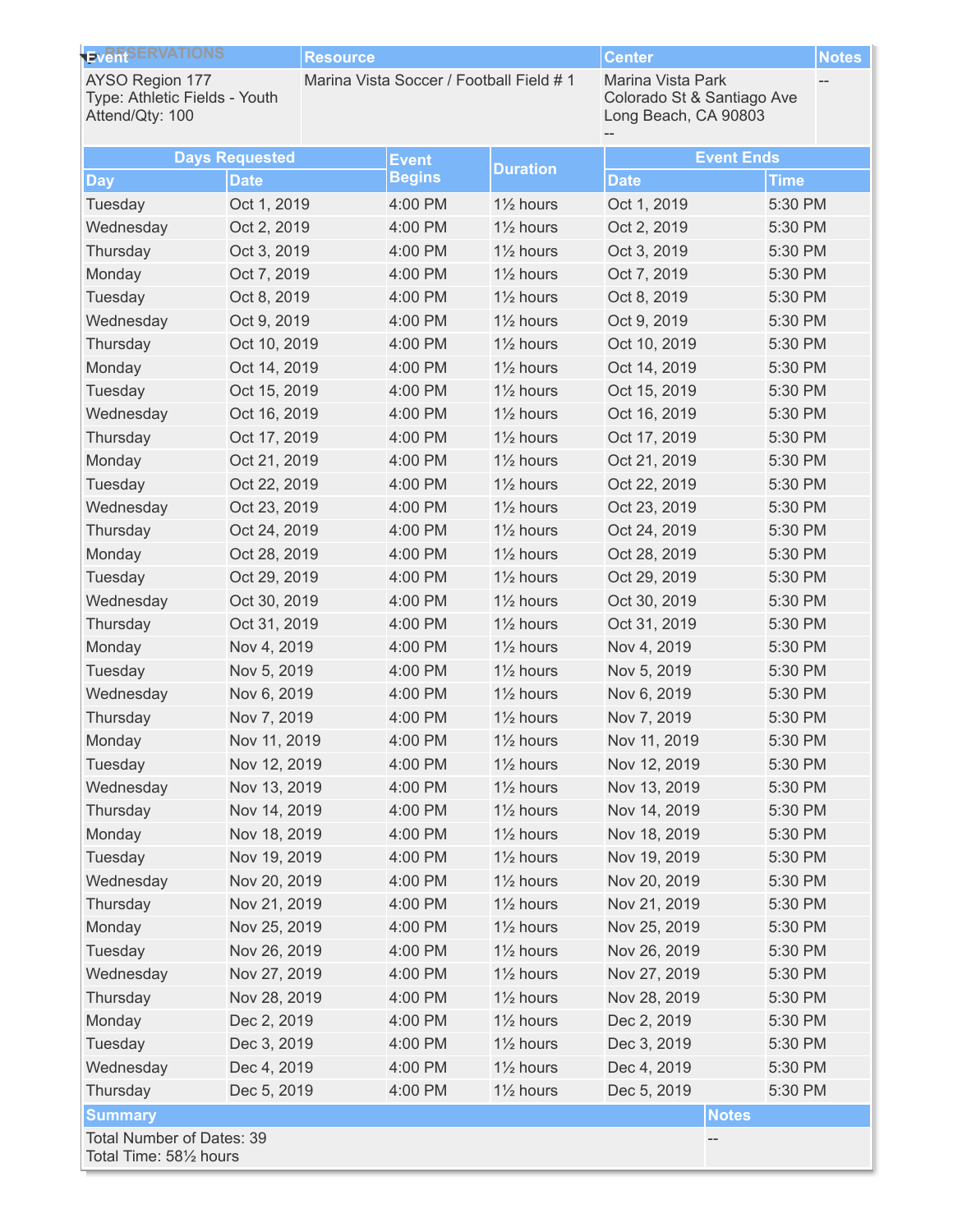| <b>KESERVAIIUNS</b><br><b>Event</b>                                 |                       | <b>Resource</b> |                                         |                        | <b>Center</b>                                                           |             | <b>Notes</b> |
|---------------------------------------------------------------------|-----------------------|-----------------|-----------------------------------------|------------------------|-------------------------------------------------------------------------|-------------|--------------|
| AYSO Region 177<br>Type: Athletic Fields - Youth<br>Attend/Qty: 100 |                       |                 | Marina Vista Soccer / Football Field #2 |                        | Marina Vista Park<br>Colorado St & Santiago Ave<br>Long Beach, CA 90803 |             |              |
|                                                                     | <b>Days Requested</b> |                 | <b>Event</b>                            | <b>Duration</b>        | <b>Event Ends</b>                                                       |             |              |
| <b>Day</b>                                                          | <b>Date</b>           |                 | <b>Begins</b>                           |                        | <b>Date</b>                                                             | <b>Time</b> |              |
| Tuesday                                                             | Oct 1, 2019           |                 | 4:00 PM                                 | 1 <sup>1/2</sup> hours | Oct 1, 2019                                                             | 5:30 PM     |              |
| Wednesday                                                           | Oct 2, 2019           |                 | 4:00 PM                                 | 11/ <sub>2</sub> hours | Oct 2, 2019                                                             | 5:30 PM     |              |
| Thursday                                                            | Oct 3, 2019           |                 | 4:00 PM                                 | 11/ <sub>2</sub> hours | Oct 3, 2019                                                             | 5:30 PM     |              |
| Monday                                                              | Oct 7, 2019           |                 | 4:00 PM                                 | 11/ <sub>2</sub> hours | Oct 7, 2019                                                             | 5:30 PM     |              |
| Tuesday                                                             | Oct 8, 2019           |                 | 4:00 PM                                 | 1 <sup>1/2</sup> hours | Oct 8, 2019                                                             | 5:30 PM     |              |
| Wednesday                                                           | Oct 9, 2019           |                 | 4:00 PM                                 | 11/ <sub>2</sub> hours | Oct 9, 2019                                                             | 5:30 PM     |              |
| Thursday                                                            | Oct 10, 2019          |                 | 4:00 PM                                 | 11/ <sub>2</sub> hours | Oct 10, 2019                                                            | 5:30 PM     |              |
| Monday                                                              | Oct 14, 2019          |                 | 4:00 PM                                 | 11/ <sub>2</sub> hours | Oct 14, 2019                                                            | 5:30 PM     |              |
| Tuesday                                                             | Oct 15, 2019          |                 | 4:00 PM                                 | 1 <sup>1/2</sup> hours | Oct 15, 2019                                                            | 5:30 PM     |              |
| Wednesday                                                           | Oct 16, 2019          |                 | 4:00 PM                                 | 11/ <sub>2</sub> hours | Oct 16, 2019                                                            | 5:30 PM     |              |
| Thursday                                                            | Oct 17, 2019          |                 | 4:00 PM                                 | 11/ <sub>2</sub> hours | Oct 17, 2019                                                            | 5:30 PM     |              |
| Monday                                                              | Oct 21, 2019          |                 | 4:00 PM                                 | 11/ <sub>2</sub> hours | Oct 21, 2019                                                            | 5:30 PM     |              |
| Tuesday                                                             | Oct 22, 2019          |                 | 4:00 PM                                 | 1 <sup>1/2</sup> hours | Oct 22, 2019                                                            | 5:30 PM     |              |
| Wednesday                                                           | Oct 23, 2019          |                 | 4:00 PM                                 | 11/ <sub>2</sub> hours | Oct 23, 2019                                                            | 5:30 PM     |              |
| Thursday                                                            | Oct 24, 2019          |                 | 4:00 PM                                 | 11/ <sub>2</sub> hours | Oct 24, 2019                                                            | 5:30 PM     |              |
| Monday                                                              | Oct 28, 2019          |                 | 4:00 PM                                 | 11/ <sub>2</sub> hours | Oct 28, 2019                                                            | 5:30 PM     |              |
| Tuesday                                                             | Oct 29, 2019          |                 | 4:00 PM                                 | 1 <sup>1/2</sup> hours | Oct 29, 2019                                                            | 5:30 PM     |              |
| Wednesday                                                           | Oct 30, 2019          |                 | 4:00 PM                                 | 11/ <sub>2</sub> hours | Oct 30, 2019                                                            | 5:30 PM     |              |
| Thursday                                                            | Oct 31, 2019          |                 | 4:00 PM                                 | 11/ <sub>2</sub> hours | Oct 31, 2019                                                            | 5:30 PM     |              |
| Monday                                                              | Nov 4, 2019           |                 | 4:00 PM                                 | 11/ <sub>2</sub> hours | Nov 4, 2019                                                             | 5:30 PM     |              |
| Tuesday                                                             | Nov 5, 2019           |                 | 4:00 PM                                 | 1 <sup>1/2</sup> hours | Nov 5, 2019                                                             | 5:30 PM     |              |
| Wednesday                                                           | Nov 6, 2019           |                 | 4:00 PM                                 | 11/ <sub>2</sub> hours | Nov 6, 2019                                                             | 5:30 PM     |              |
| Thursday                                                            | Nov 7, 2019           |                 | 4:00 PM                                 | 1 <sup>1/2</sup> hours | Nov 7, 2019                                                             | 5:30 PM     |              |
| Monday                                                              | Nov 11, 2019          |                 | 4:00 PM                                 | 11/ <sub>2</sub> hours | Nov 11, 2019                                                            | 5:30 PM     |              |
| Tuesday                                                             | Nov 12, 2019          |                 | 4:00 PM                                 | 11/ <sub>2</sub> hours | Nov 12, 2019                                                            | 5:30 PM     |              |
| Wednesday                                                           | Nov 13, 2019          |                 | 4:00 PM                                 | 11/ <sub>2</sub> hours | Nov 13, 2019                                                            | 5:30 PM     |              |
| Thursday                                                            | Nov 14, 2019          |                 | 4:00 PM                                 | $1\frac{1}{2}$ hours   | Nov 14, 2019                                                            | 5:30 PM     |              |
| Monday                                                              | Nov 18, 2019          |                 | 4:00 PM                                 | 11/ <sub>2</sub> hours | Nov 18, 2019                                                            | 5:30 PM     |              |
| Tuesday                                                             | Nov 19, 2019          |                 | 4:00 PM                                 | 11/ <sub>2</sub> hours | Nov 19, 2019                                                            | 5:30 PM     |              |
| Wednesday                                                           | Nov 20, 2019          |                 | 4:00 PM                                 | 11/ <sub>2</sub> hours | Nov 20, 2019                                                            | 5:30 PM     |              |
| Thursday                                                            | Nov 21, 2019          |                 | 4:00 PM                                 | $1\frac{1}{2}$ hours   | Nov 21, 2019                                                            | 5:30 PM     |              |
| Monday                                                              | Nov 25, 2019          |                 | 4:00 PM                                 | 11/ <sub>2</sub> hours | Nov 25, 2019                                                            | 5:30 PM     |              |
| Tuesday                                                             | Nov 26, 2019          |                 | 4:00 PM                                 | 11/ <sub>2</sub> hours | Nov 26, 2019                                                            | 5:30 PM     |              |
| Wednesday                                                           | Nov 27, 2019          |                 | 4:00 PM                                 | 11/ <sub>2</sub> hours | Nov 27, 2019                                                            | 5:30 PM     |              |
| Thursday                                                            | Nov 28, 2019          |                 | 4:00 PM                                 | $1\frac{1}{2}$ hours   | Nov 28, 2019                                                            | 5:30 PM     |              |
| Monday                                                              | Dec 2, 2019           |                 | 4:00 PM                                 | 11/ <sub>2</sub> hours | Dec 2, 2019                                                             | 5:30 PM     |              |
| Tuesday                                                             | Dec 3, 2019           |                 | 4:00 PM                                 | 11/ <sub>2</sub> hours | Dec 3, 2019                                                             | 5:30 PM     |              |
| Wednesday                                                           | Dec 4, 2019           |                 | 4:00 PM                                 | 11/ <sub>2</sub> hours | Dec 4, 2019                                                             | 5:30 PM     |              |
| Thursday                                                            | Dec 5, 2019           |                 | 4:00 PM                                 | 11/ <sub>2</sub> hours | Dec 5, 2019                                                             | 5:30 PM     |              |
| <b>Summary</b>                                                      |                       |                 |                                         |                        | <b>Notes</b>                                                            |             |              |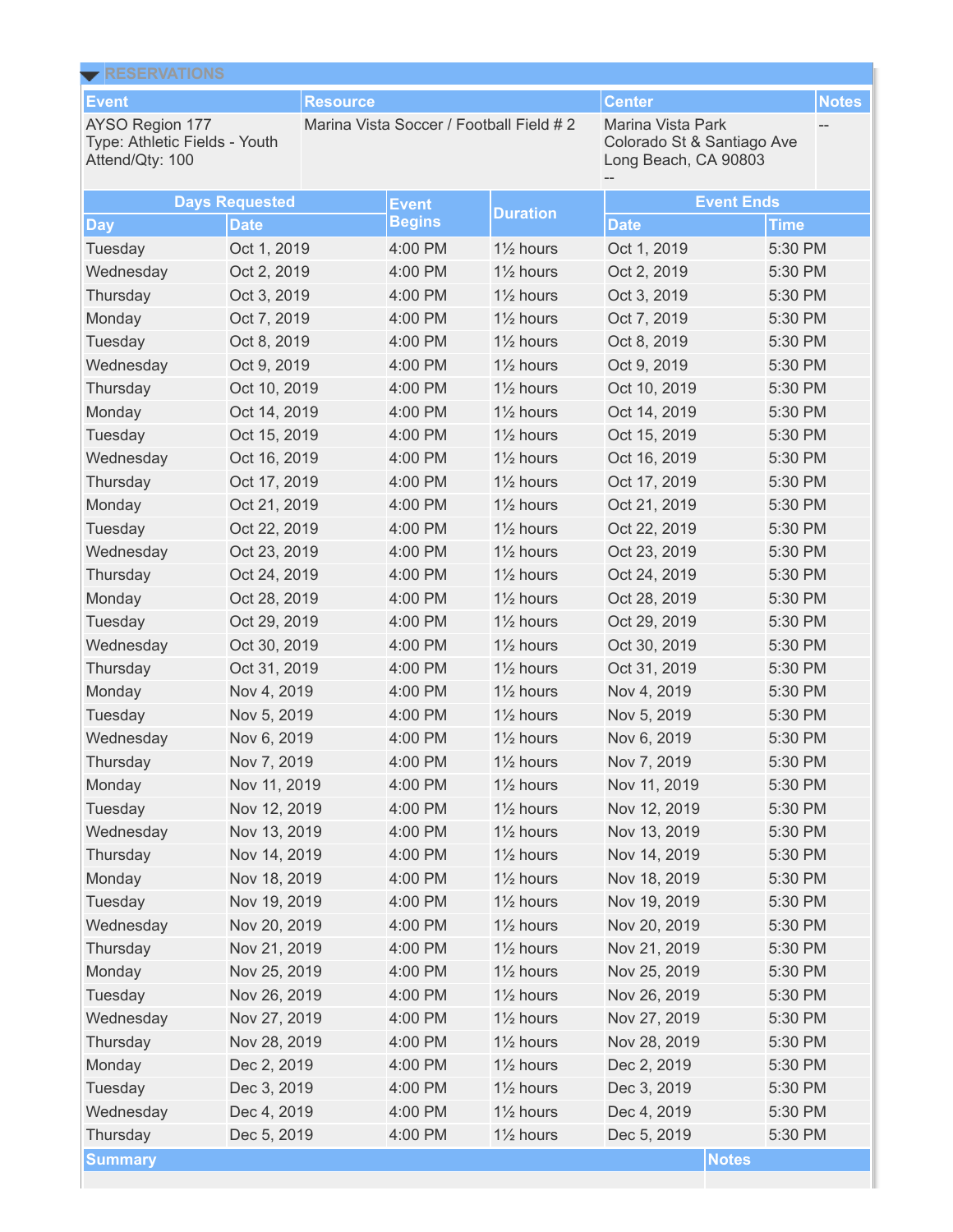| $\blacktriangleright$ CHARGES    |                                                                    |          |           |                          |               |  |  |  |
|----------------------------------|--------------------------------------------------------------------|----------|-----------|--------------------------|---------------|--|--|--|
| Description                      | Event /<br><b>Resource</b>                                         | Unit Fee | Units Tax |                          | <b>Charge</b> |  |  |  |
| <b>Athletic Field Hourly Fee</b> | AYSO Region 177 #17216<br>Marina Vista Soccer / Football Field #1  | \$0      | 112.00    | $\overline{\phantom{a}}$ | \$0           |  |  |  |
| <b>Athletic Field Hourly Fee</b> | AYSO Region 177 #17216<br>Marina Vista Soccer / Football Field #1  | \$0      | 58.50     |                          | \$0           |  |  |  |
| <b>Athletic Field Hourly Fee</b> | AYSO Region 177 #17216<br>Marina Vista Soccer / Football Field # 2 | \$0      | 112.00    | $\overline{a}$           | \$0           |  |  |  |
| <b>Athletic Field Hourly Fee</b> | AYSO Region 177 #17216<br>Marina Vista Soccer / Football Field #2  | \$0      | 58.50     | $\overline{\phantom{a}}$ | \$0           |  |  |  |

--

## **WAIVERS**

**Signature Plate**

Waiver for:Michael Twitchell Due Date: Jul 29, 2019

Thank you

Waiver Signed by:AYSO 177 on Feb 25, 2019

Signature:

**Permit Language** Waiver for:Michael Twitchell Due Date: Jul 29, 2019

IN CONSIDERATION FOR THE ISSUANCE OF THIS PERMIT BY THE CITY, PERMITTEE AGREES TO AND MUST FOLLOW THE CONDITIONS ATTACHED TO THIS PAGE, WHICH ARE INCORPORATED HEREIN BY THIS REFERENCE. FAILURE TO FOLLOW THESE CONDITIONS MAY RESULT IN IMMEDIATE REVOCATION OF THE PERMIT OR OTHER PENALTIES SUCH AS FORFEITURE OF FEES AND/OR DEPOSIT.

Permittee shall defend, indemnify and hold harmless the City of Long Beach, its Commissions, employees, officials, agents and volunteers for all claims, demands, damage, loss, liability, causes of action, costs and expenses (including reasonable attorney's fees and court costs) arising from Permittee's use of the facility, including but not limited to the condition of the facility, damage to or loss of personal property of third parties, and the activites of Permittee, Permittee's employees, agents, invitees and others allowed in the facility by the Permittee.

By using the facility Permittee acknowledges that the City does not insure the personal property of the Permittee, Permittee's employees, agents, invitees and others allowed at the facility by Permittee against damage of loss by any means and hereby waives any claims for same.

Permittee acknowledges that Permittee has viewed the facility prior to use and accepts it "as is", at Permittee's own risk. Permittee agrees that the City has no responsibility for the suitability or condition of the facility and waives any claim in this regard.

## CONDITIONS OF REVOCABLE FACILITY USE PERMIT

NOTE: The City may revoke this permit effective immediately upon any failure to comply with any condition. If this Permit is revoked, the deposit shall be forfeited as liquidated damages and not as a penalty. City's acceptance of fee and/or deposit and the issuance of this Permit shall not be deemed a waiver of any condition. A waiver of any condition must be signed by the Director of the Department of Parks, Recreation & Marine (or designee).

1. Alcoholic beverages (including but not limited to beer and wine) are absolutely prohibited. Citations will be issued.